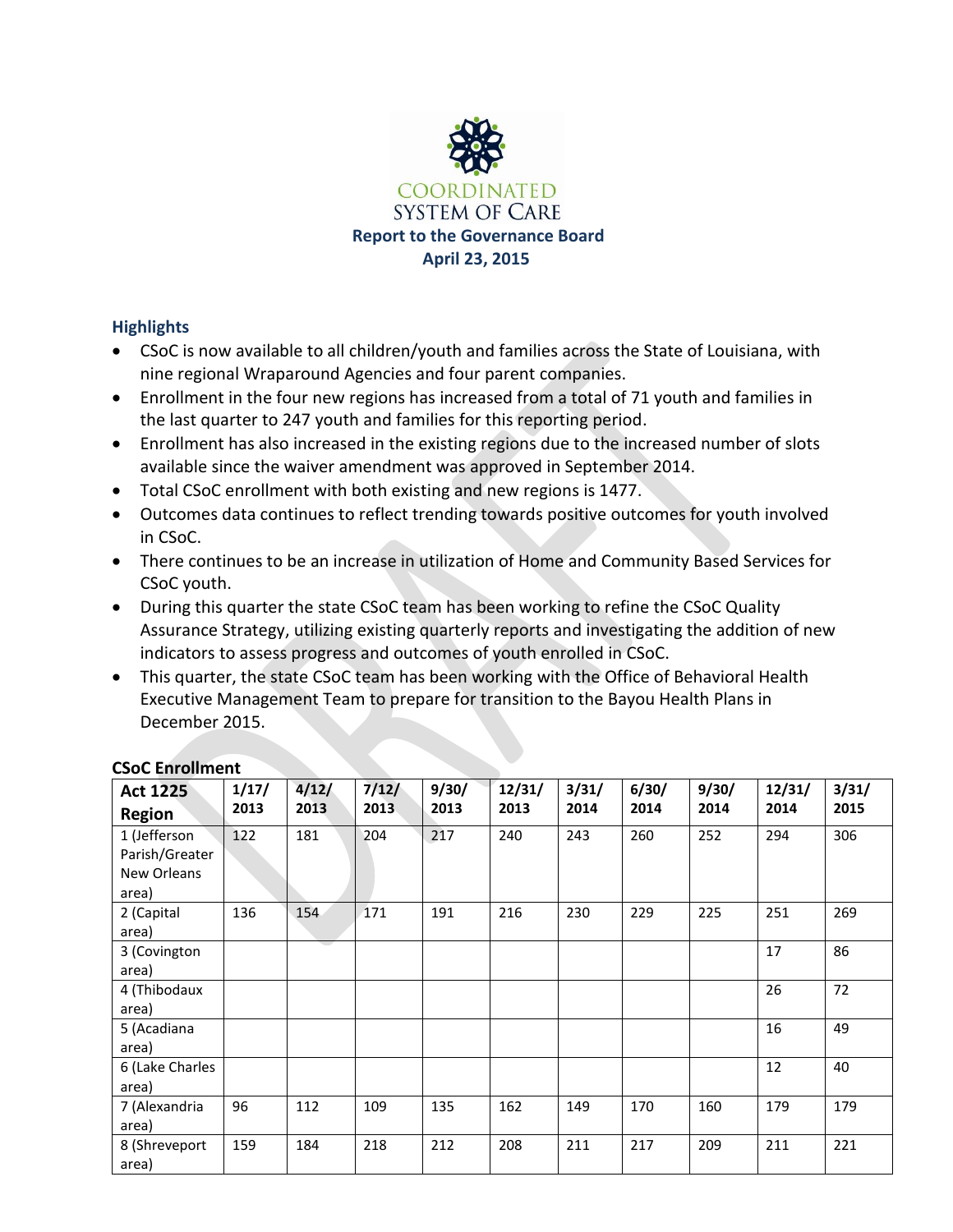| 9 (Monroe    | 190 | 200         | 239 | ר ר<br>221 | 238  | 243  | 252  | 247  | 258  | 255  |
|--------------|-----|-------------|-----|------------|------|------|------|------|------|------|
| area)        |     |             |     |            |      |      |      |      |      |      |
| <b>TOTAL</b> | 703 | 021<br>83 L | 941 | 982        | 1064 | 1076 | 1128 | 1093 | 1283 | 1477 |

During the last quarter  $(1/15 - 3/15)$  there were a total of 460 referrals in the regions. The range of referrals by region was 44 to 136. Referrals to CSoC come from a variety of sources. The number of referrals from state agencies since implementation of CSoC continues to rise (DCFS – 589, OJJ – 426, and schools – 631). However, the majority of referrals have come from other sources including caregivers, hospitals, Licensed Mental Health Professionals and other Juvenile Entities.

Additional detail is provided in Appendix A.

The majority of children/youth enrolled in CSoC are male (922 or 62.42%). African-American is the predominant race of these young people representing 894 (60.53%). The age group with the highest enrollment is 13-16 years old (608 or 41%). Additional demographic detail is provided in Appendix B.

#### **Wraparound Agency (WAA) update**

With CSoC statewide implementation in November 2014, CSoC is now available to all children/youth and families throughout the State of Louisiana, with nine regional Wraparound Agencies and four parent companies. Each of these regional wraparound agencies continue to do outreach to increase enrollment through a variety of strategies, including working to establish collaborative partnerships in both the established and newest regions, actively engaging stakeholders including state agencies, providers, community organizations, youth and families. In the last quarter, Region One has increased their enrollment to over 300 children/youth and families. They will be leasing additional office space in April, in order to accommodate the hiring of new supervisory and wraparound facilitator staff to meet the needs of their region.

The state CSoC liaisons have continued to make visits to the WAAs in their assigned existing and new regions in order to provide technical assistance and trouble shoot as needed. In addition, the State and Magellan CSoC teams conduct bi-monthly calls with each of the WAAs. In this quarter, the state CSoC liaisons have placed more emphasis on supporting the four newly implemented regions as they increase their enrollment. Information from these visits continues to be used to ensure targeted and specific training and technical assistance by region from the state and Magellan teams, as well as the University of Maryland.

The CSoC Magellan team continues to work with the WAAs to ensure all documentation is submitted within the required timelines to support the eligibility of each child/youth enrolled in CSoC. In addition, in January 2015, the CSoC Magellan team hosted a Provider Forum in the new region of Lake Charles to inform and educate local providers on CSoC and held an 'All Provider' call in February 2015 to educate all providers on the CSoC process.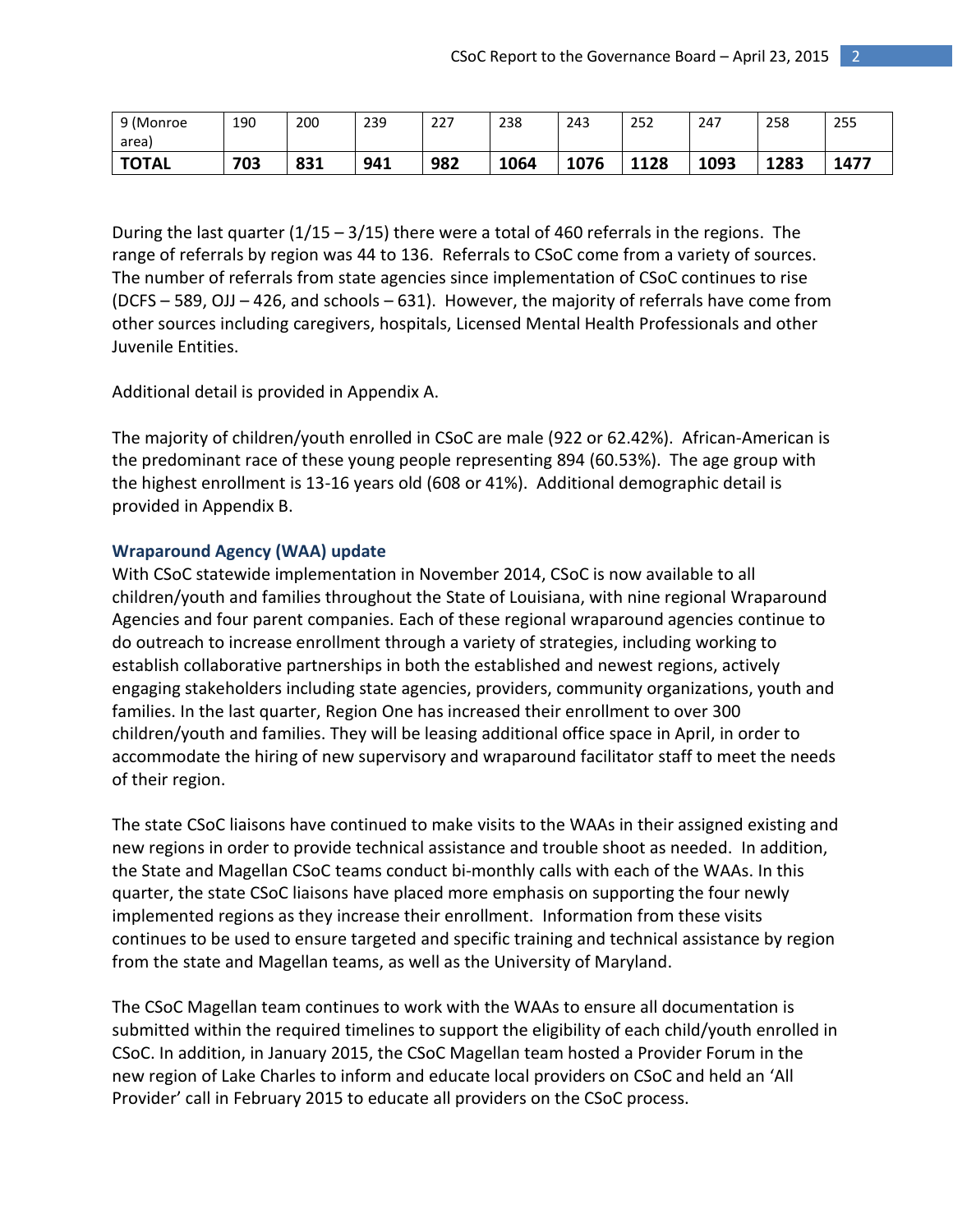#### **Family Support Organization update**

The state CSoC Family Lead continues to meet with FSO leadership to address growing enrollment, service provision and staff training needs. The FSO continues to focus its energy on staffing and service provision.

Based upon a review of data for the previous quarter:

- Unduplicated youth served each month with one or both FSO services: January: 1,216; February: 1,281; March: 1,342 (an average of 91% of enrollment each month, compared to 80% the previous quarter)
- Staff members at end of the quarter: 330 (188 Youth Support, 104 Parent Support, 14 Parent Trainers, 24 Managers/Supervisors), an increase of 64 from last quarter.
- Billed units continue to increase

FSO Training:

• Plans are underway to complete the training of Introduction to Wraparound for new FSO Staff, and to use the same train-the-trainer model to do a tour of statewide training of the Functional Behavioral Approach.

The following graph demonstrates FSO service provision since the implementation of CSoC. There was a significant decrease in services provided in the last quarter of 2012. The statewide FSO began providing services during April 2013.



**Parent /Youth Support and Training Utilization**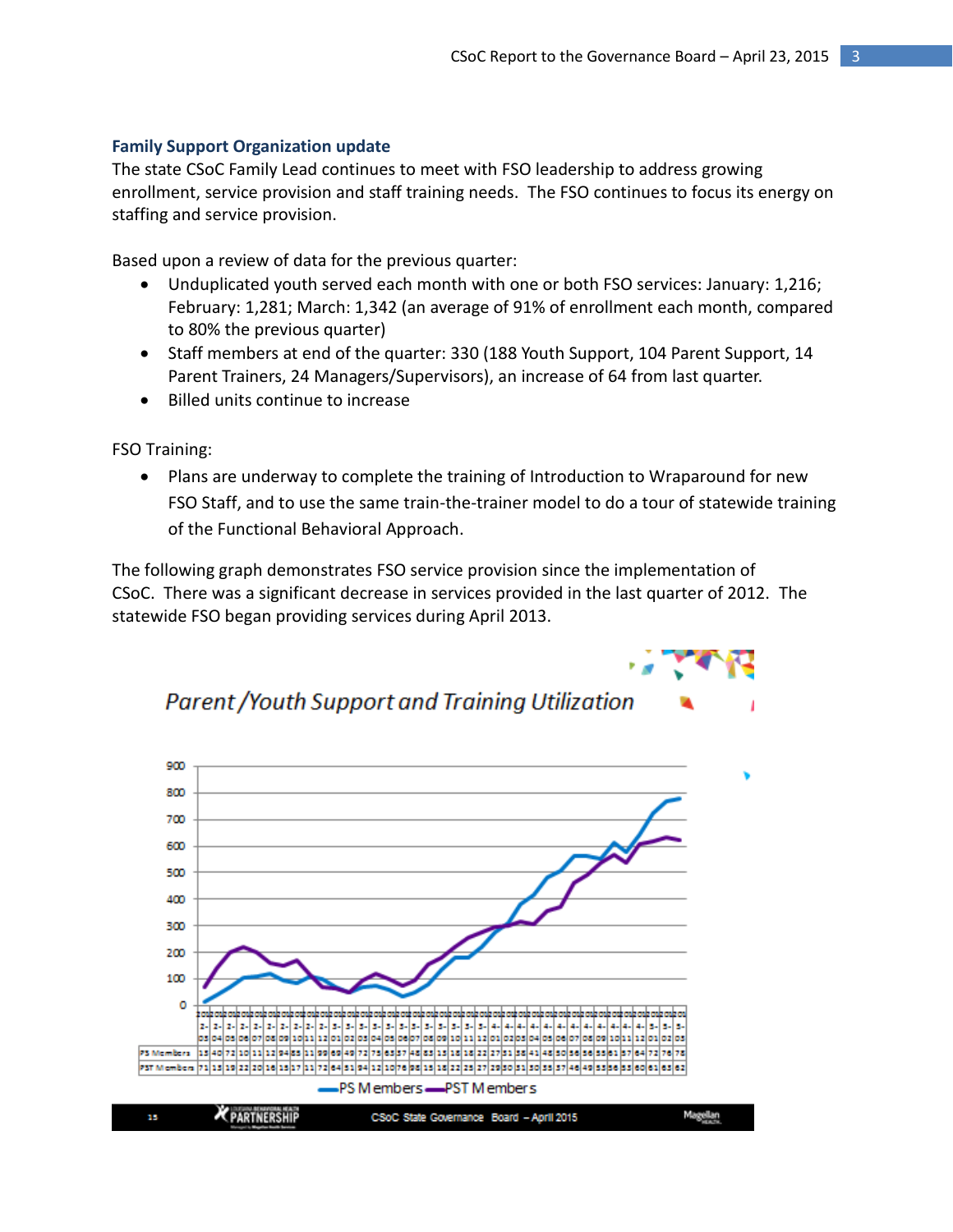#### **Technical Assistance and Training**

In March 2015, the University of Maryland National Trainer/Coach provided a one day on-site coaching session in each of the four newly implemented regions. The focus of these on-site sessions was determined by the Clinical Director and Wraparound Supervisors in each region. Needs varied from responding to questions and providing information on specific wraparound processes, including: assisting family's in identifying their family vision, ensuring that the Plan of Care was in alignment with the Comprehensive Adolescent Needs and Strengths (CANS) assessment while ensuring fidelity to the principles of the National Wraparound Initiative. The National Trainer/Coach was also able to model effective coaching skills for the Clinical Directors and Wraparound Supervisors.

The final Introduction to Wraparound training conducted by the University of Maryland National Trainer will be held in Baton Rouge on March 31 - April 2, 2015. Twenty-five new wraparound facilitators from agencies throughout the state will complete the three day training which will provide primary information on the four phases of wraparound practice including: the initial meeting with the child/youth and family, engaging the members of the Child and Family Team and developing the Plan of Care in alignment with the National Wraparound Initiative's principles of wraparound as well as the CANS assessment tool.

Beginning in May 2015, the state and the wraparound agencies will assume the responsibility of providing the Introduction to Wraparound training to all new wraparound facilitators throughout Louisiana. With support from one of the certified Louisiana coaches, a representative group of wraparound agency supervisors, clinical directors and trainers, will meet on April 9, 2015, to begin identifying the features to be included in the standard Louisiana Introduction to Wraparound Training.

#### **CSoC Finance and Audit Committee**

During the October CSoC Governance Board meeting, a vote was taken to change the By-Laws to reflect that this committee will only meet on an 'as needed' basis. There was no meeting this past quarter.

#### **CSoC Quality Assurance (QA) Committee**

The committee last met on April 8, 2015. Committee Chair, Michael Comeaux will report to the Board during today's meeting.

#### **Statewide Coordinating Council**

The SCC met January 15, 2015. The SCC has requested periodic updates on the Integration plans, and reviewed some highlights of previous workgroup meetings. SCC members and FSO Regional Leaders are working to partner on building united fronts in regions, to support families and youth – sharing plans to attend community meetings and events together, and coordinating to share best practices between regions. The SCC continues to work to solidify membership of current and new family, youth and stakeholder members. Additionally, the SCC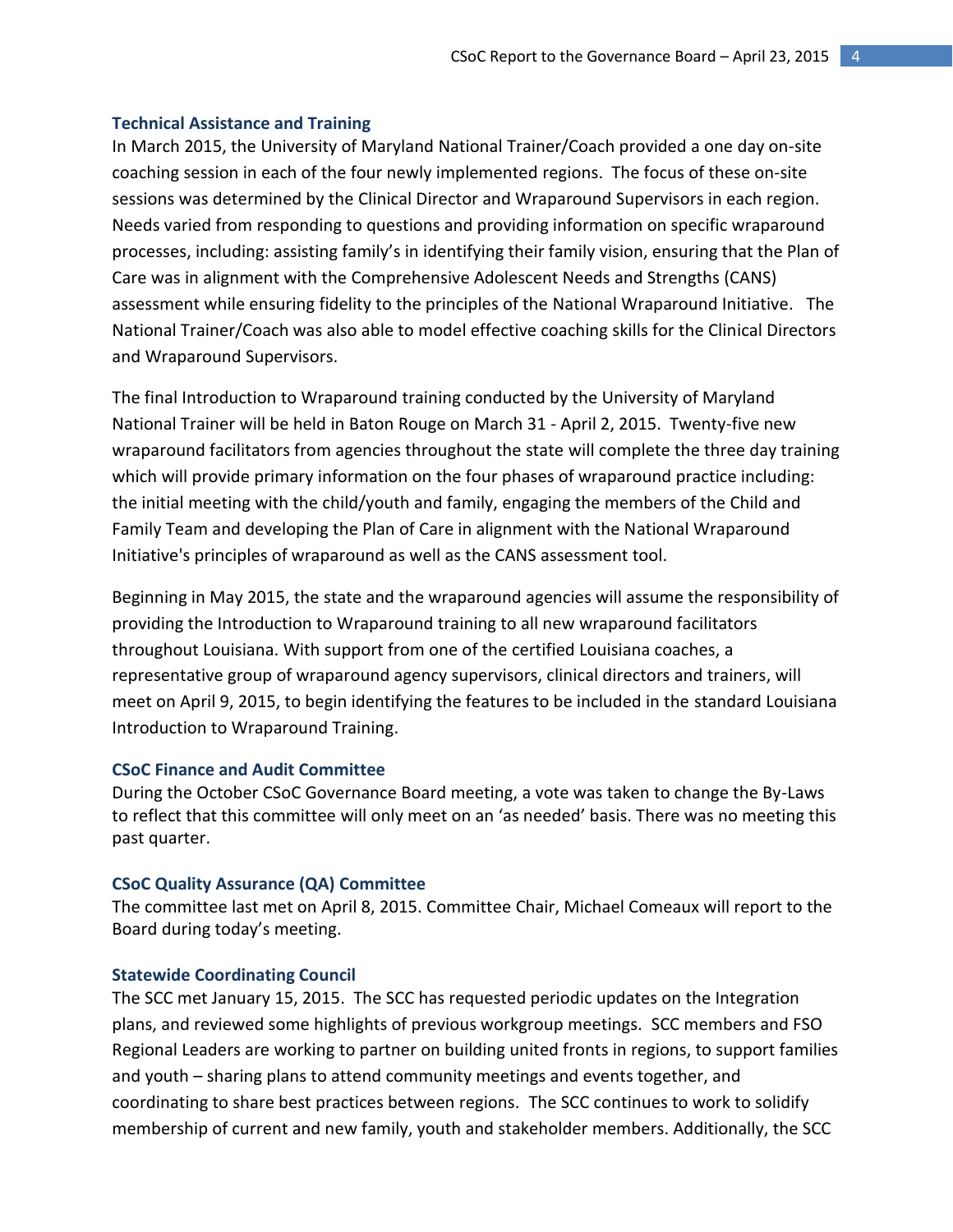consistently reviews Ekhaya's staffing levels, staff training, and numbers of youth served in each region.

#### **Provider Network**

The number of providers for Independent Living/Skills Building has increased since last quarter from 109 to 114. The number of Short Term Respite service providers remains at 10 this quarter. There is 1 Crisis Stabilization provider in one of the new implemented regions. In addition, the Magellan continues to follow up with interested providers of the specialized CSoC services and guide them through the network process.



### Crisis Stabilization (CS) and Short Term Respite (STR):

- Magellan recognizes the gap in Crisis Stabilization Services and Short Term Respite Care and continues to actively recruit providers of these services.
- Magellan has created informational materials with an overview of each CSoC specialized service that provides resources/next steps for interested providers.
- Magellan continues to work with current providers who are interested in expanding services to include CS and STR.

### Therapeutic Group Home (TGH) and Therapeutic Foster Care (TFC)

- TGH beds 38 The Magellan Provider Network reports that there are 20 beds tentatively scheduled to open in Baton Rouge in July, with several other beds around the state tentatively scheduled to open in the next several months.
- TFC beds 248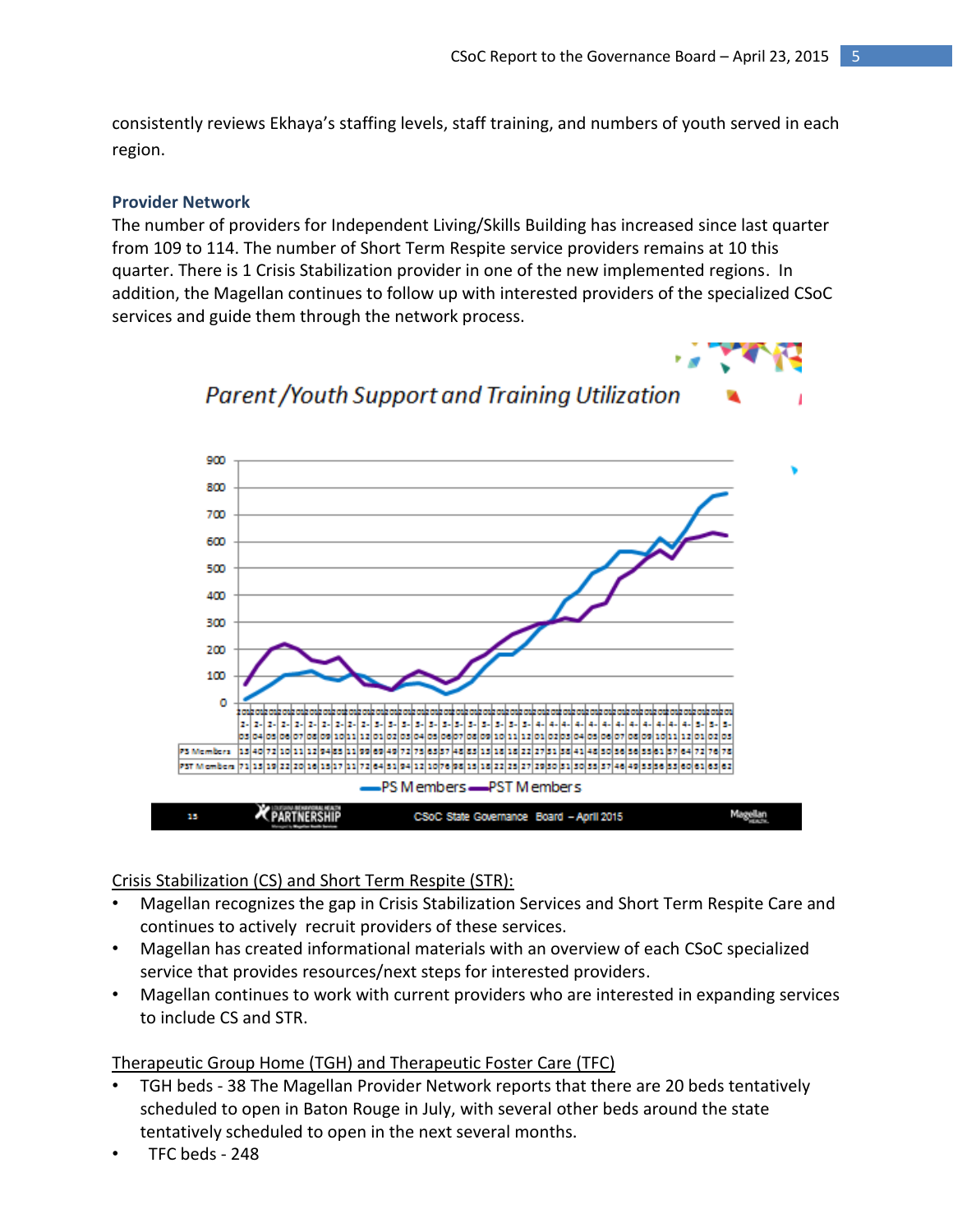Psychiatric Residential Treatment Facility (PRTF) recruitment:

PRTF beds - 158

### **Trends in Children/Youth Outcomes Data**

Out of Home Placements:

- Percent of CSoC children who had restrictive placement **prior** to enrollment in WAA is 32.24% indicating that we continue to serve the most at risk youth for out of home placement.
- Percent of CSoC children placed in restrictive placement **after** enrolling in a WAA is 18.56% indicating that participation in CSoC is producing desired result of decreasing out of home placement.

CANS Outcomes Data:

- As in last quarter, you will notice that we have included slides in this report that look at outcomes data using the CANS assessment tool.
- Global scores were derived from initial CANS administered to youth and their families at enrollment, then again at 180 and 360 days.
- You will observe a downward trend line in the global scores which started at 63.88 points decreasing to 61.79 points, indicating that youth are having a decrease in youth risk behaviors over time. It is important to note that these youth are continuing in CSoC and have not yet reached discharge status. We would anticipate further decline in these scores as they reach discharge.
- The State and Magellan CSoC teams will continue to refine our process of providing useful outcomes data based on CANS scores.

Other Outcomes:

- A decrease in school suspensions remained stable over the last quarter.
- A continued downward trend in number of inpatient psychiatric hospital admissions.
- Increased use of Home and Community Based Services.

Additional detail is provided in Appendix C.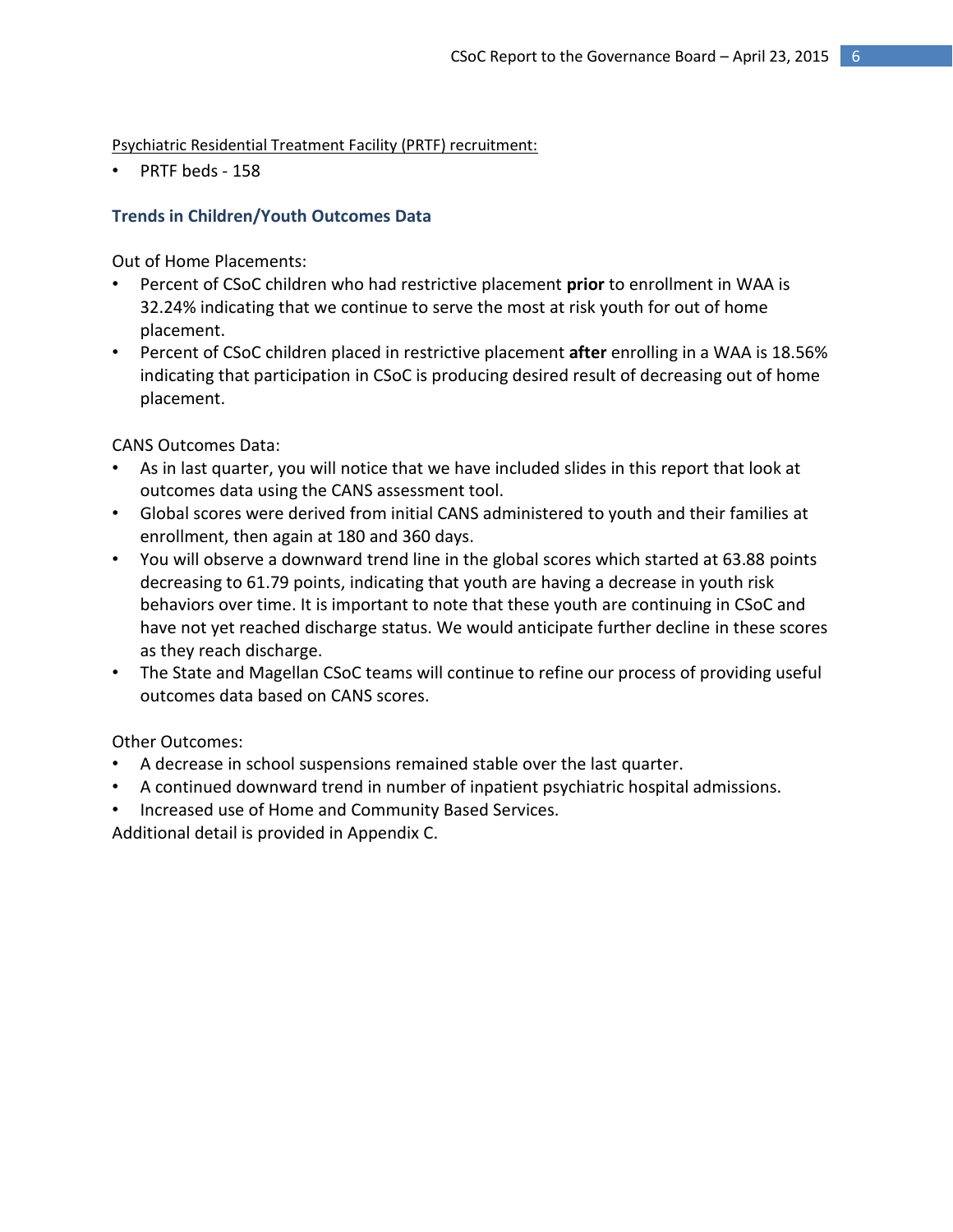r a

## **Appendix A: Referral Data**

| <b>Member Referrals</b>           |          |          |        |  |
|-----------------------------------|----------|----------|--------|--|
| <b>Region</b>                     | 12/31/14 | 03/31/15 | Change |  |
| Region 1 - Orleans/Jefferson area | 1085     | 1205     | 120    |  |
| Region 2 - Baton Rouge area       | 1362     | 1498     | 136    |  |
| Region 3 - Covington area         | 63       | 176      | 113    |  |
| Region 4 - Thibodaux area         | 38       | 113      | 75     |  |
| Region 5 - Lafayette area         | 38       | 132      | 94     |  |

| <b>K</b> PARTNERSHIP | Board - April 2015<br><b>CSoC State Governance</b> | <b>Magazine</b> |
|----------------------|----------------------------------------------------|-----------------|
|                      |                                                    |                 |

## **Member Referrals**

| <b>Region</b>                | 12/31/14 | 03/31/15 | Change |  |
|------------------------------|----------|----------|--------|--|
| Region 6 - Lake Charles area | 32       | 81       | 49     |  |
| Region 7 - Alexandria area   | 812      | 882      | 70     |  |
| Region 8 - Shreveport area   | 1428     | 1518     | 90     |  |
| Region 9 - Monroe area       | 942      | 986      | 44     |  |
| Total                        | 5800     | 6591     | 791    |  |

**X** PARTNERSHIP

CSoC State Governance Board - April 2015

**Magellan**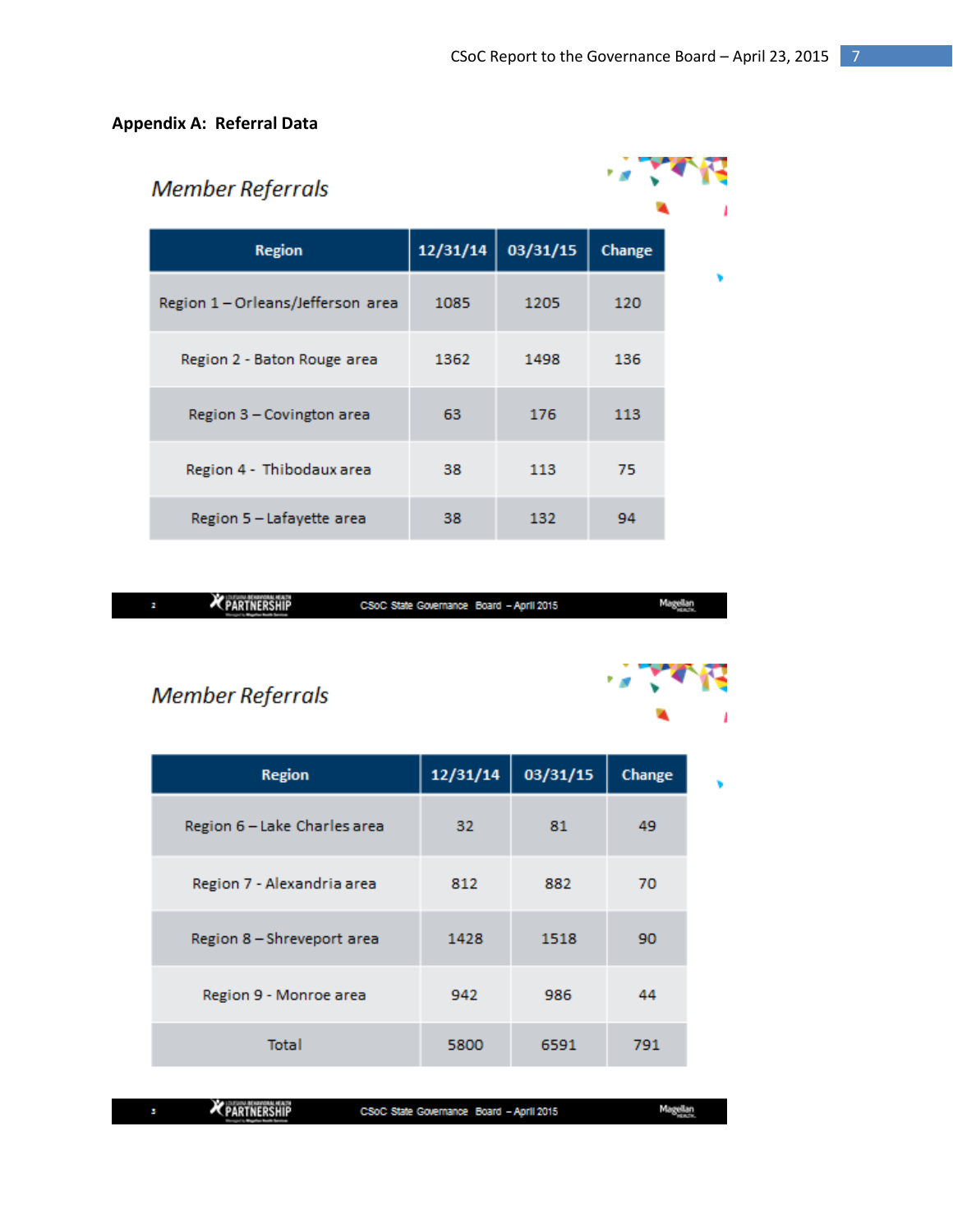# Referrals by Agency/Entity



| <b>Referring Source</b>                    |      | $12/31/14$ $3/31/15$ | <b>Change</b> |
|--------------------------------------------|------|----------------------|---------------|
| <b>DCFS</b>                                | 544  | 589                  | 45            |
| <b>OJJ</b>                                 | 374  | 426                  | 52            |
| <b>OBH</b>                                 | 95   | 94                   | $-1$          |
| DOE/School                                 | 535  | 631                  | 96            |
| Caregiver                                  | 695  | 889                  | 194           |
| <b>Hospitals</b>                           | 833  | 976                  | 143           |
| <b>Licensed Mental Health Professional</b> | 1101 | 1186                 | 85            |
| <b>Other Juvenile Entities</b>             | 359  | 389                  | 30            |
| Self or Legal Guardian                     | 321  | 392                  | 71            |
| Primary Care Physician (PCP)               | 19   | 25                   | 6             |
| Other                                      | 924  | 994                  | 70            |
| Total                                      | 5800 | 6591                 | 791           |

PARTNERSHIP

CSoC State Governance Board - April 2015

Magellan<br>Histori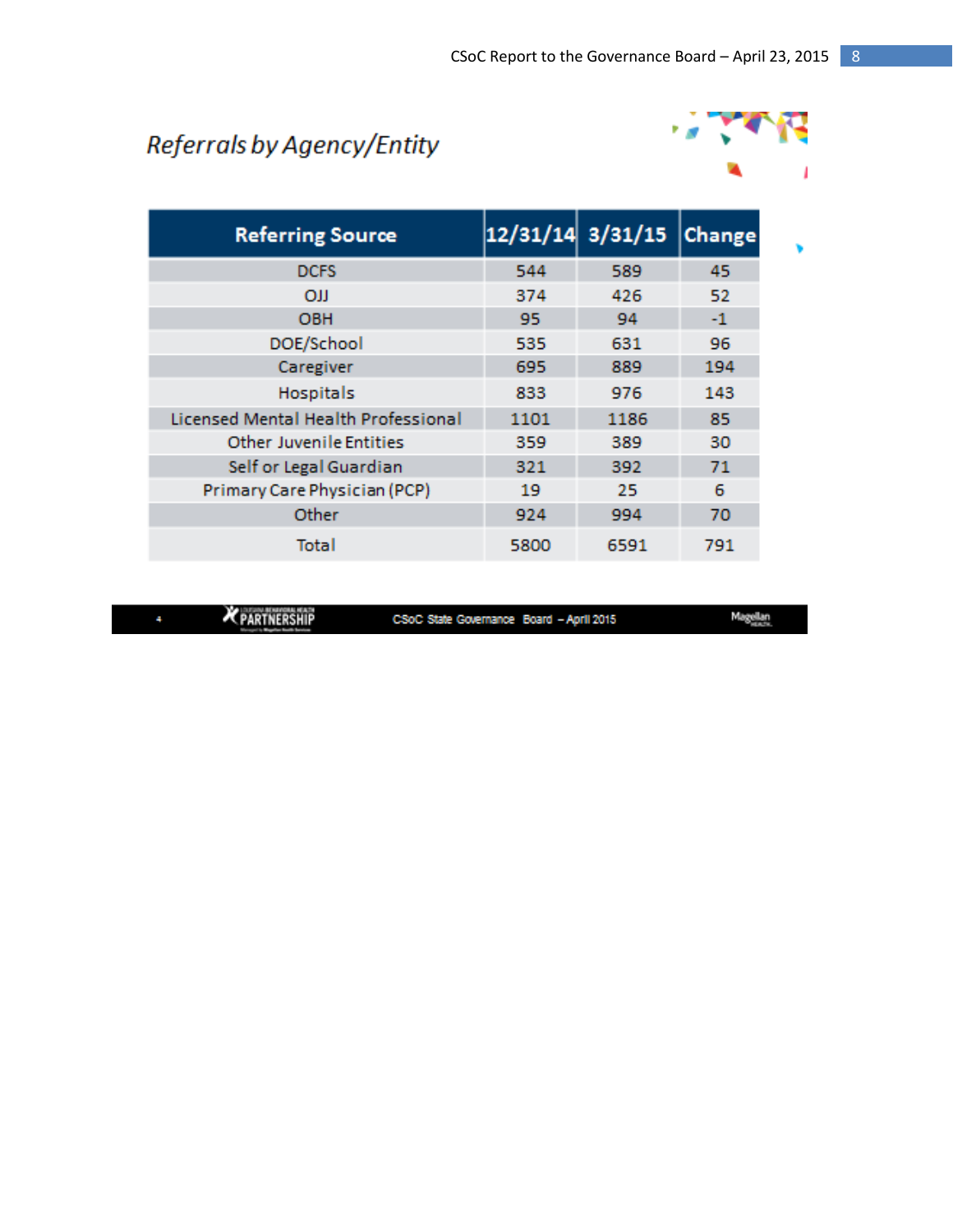## **Appendix B: Demographic Data**



## Gender

| <b>Gender</b> | <b>Number</b> | Percentage |  |
|---------------|---------------|------------|--|
| Male          | 922           | 62.42%     |  |
| Female        | 550           | 37.24%     |  |
| Unspecified   | 5             | 0.34%      |  |
| <b>Total</b>  | 1477          | 100.00%    |  |

| <b>K PARTNERSHIP</b> | CSoC State Governance Board - April 2015 |  |
|----------------------|------------------------------------------|--|
|                      |                                          |  |

## Race

| Race                   | <b>Number</b> | Percentage |
|------------------------|---------------|------------|
| African-American       | 894           | 60.53%     |
| Caucasian              | 428           | 28.98%     |
| Unspecified            | 111           | 7.52%      |
| <b>Other Ethnicity</b> | 27            | 1.83%      |
| Pacific Islander       | 11            | 0.74%      |
| American Indian        | 5             | 0.34%      |
| Asian                  | 1             | 0.07%      |
| <b>Total</b>           | 1477          | 100.00%    |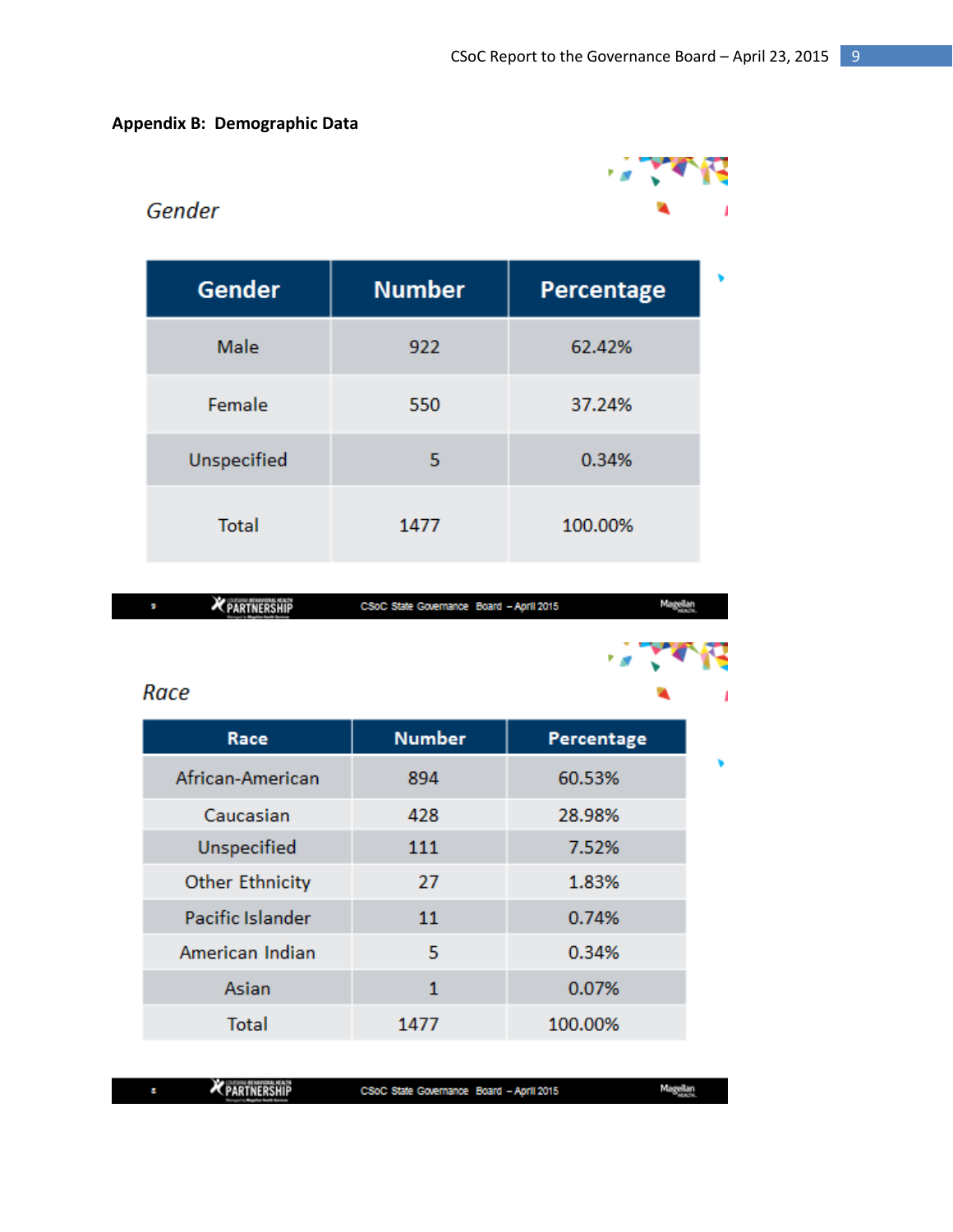

## **Age Groups**

| <b>Age Groups</b> | <b>Number</b> |     |
|-------------------|---------------|-----|
| up to 4           | 20            |     |
| $5 - 8$           | 222           |     |
| $9 - 12$          | 439           |     |
| $13 - 16$         | 608           |     |
| $17 - 21$         | 183           | 419 |
| Unspecified       | 5             |     |
| <b>Total</b>      | 1477          |     |

| <b>Age groups</b>    |                    |
|----------------------|--------------------|
|                      | ≡ Ages 0-4         |
| $-1\%$<br>0%_<br>13% | ■ Agis 5-8         |
| 15%                  | $\equiv$ Ages 9-12 |
|                      | ■ Ages 13-16       |
| 30%<br>41%           | ■ Ages 17-21       |
|                      |                    |

| 10 | <b>No. 1 Experience Printers</b><br><b>K PARTNERSHIP</b> | CSoC State Governance Board - April 2015 | <b>Magnetic</b> |
|----|----------------------------------------------------------|------------------------------------------|-----------------|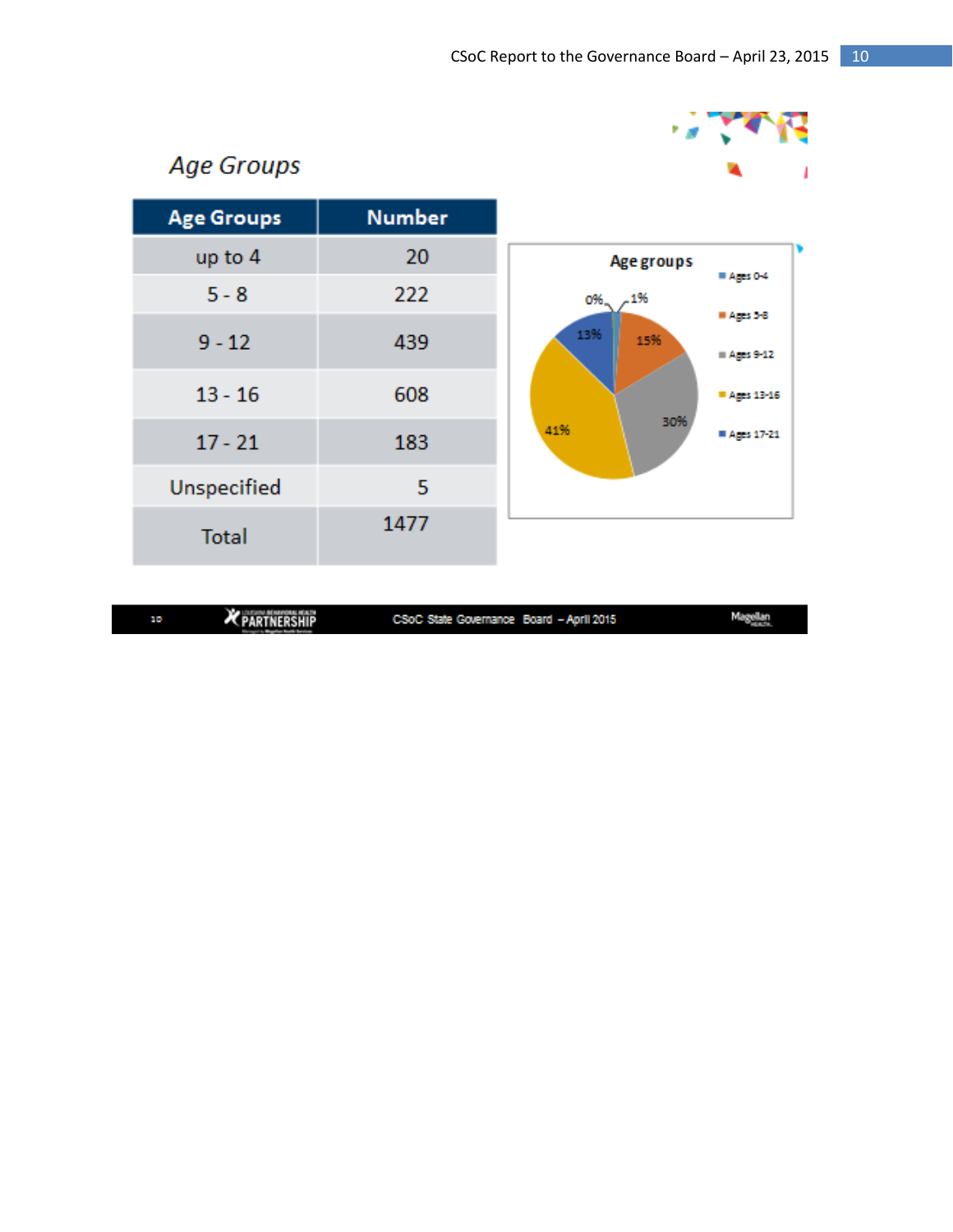#### **Appendix C: Outcome Data**

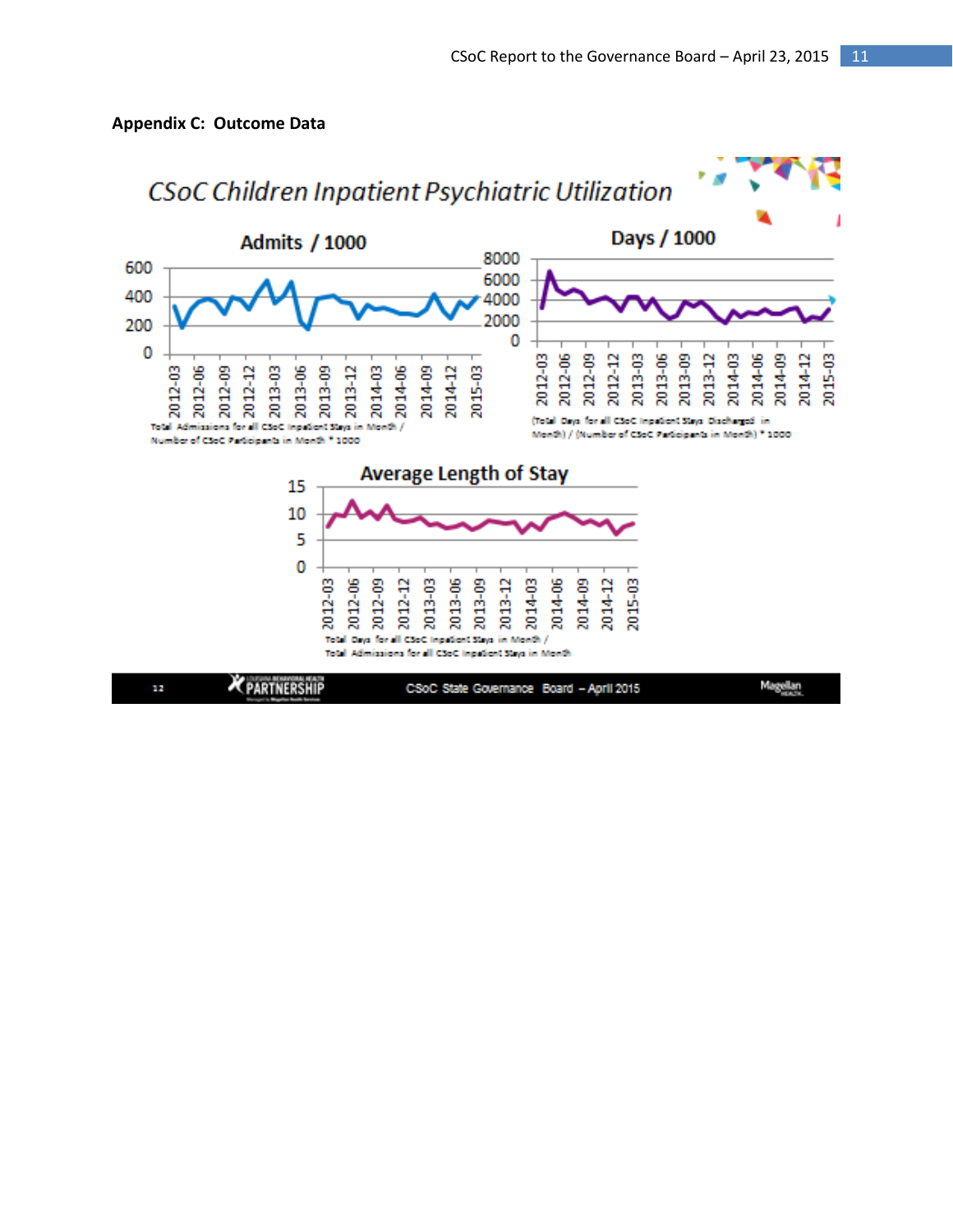## **School Performance Measures**



| <b>MEAN NUMBER</b> | <b>REPORTING PERIOD</b> |             |             | <b>CHANGE</b> |
|--------------------|-------------------------|-------------|-------------|---------------|
|                    | <b>Y3Q2</b>             | <b>Y3Q3</b> | <b>Y3Q4</b> |               |
| <b>Suspensions</b> | 2.48                    | 0.81        | 0.89        | 0.08          |
| <b>Expulsions</b>  | .04                     | .09         | .06         | (.03)         |
| <b>Missed Days</b> | 8.00                    | 7.11        | 5.89        | (1.22)        |

| <b>School Conduct - Suspensions</b>              |       |                                          |             |  |
|--------------------------------------------------|-------|------------------------------------------|-------------|--|
| <b>SUSPENSIONS</b>                               |       |                                          |             |  |
| <b>Y3Q1</b>                                      | Y3Q2  | <b>Y3Q3</b>                              | <b>Y3Q4</b> |  |
| 675                                              | 1224  | 1289                                     | 1587        |  |
| 203                                              | 247   | 272                                      | 357         |  |
| % of suspensions (Count of At least One<br>30.1% | 20.2% | 21.1%                                    | 22.5%       |  |
| % of suspensions (Count of At least One<br>18.0% | 18.9% | 19.9%                                    | 20.2%       |  |
| 2.11                                             | 2.48  | 0.81                                     | 0.89        |  |
|                                                  |       | CSoC State Governance Board - April 2015 |             |  |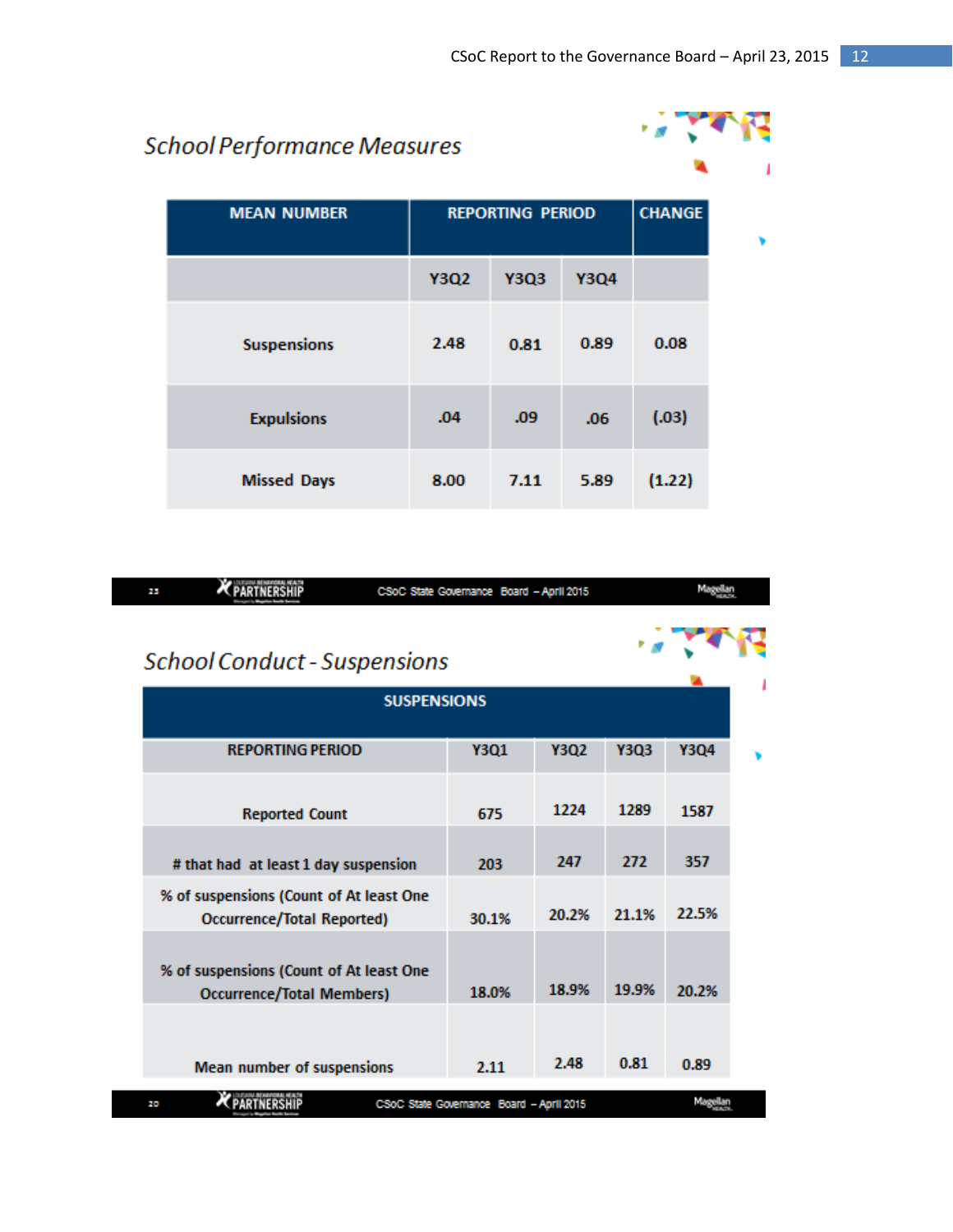ی م

# **School Conduct - Expulsions**

| <b>EXPULSIONS</b>                                                          |             |             |             |             |
|----------------------------------------------------------------------------|-------------|-------------|-------------|-------------|
| <b>REPORTING PERIOD</b>                                                    | <b>Y3Q1</b> | <b>Y3Q2</b> | <b>Y3Q3</b> | <b>Y3Q4</b> |
| <b>Reported Count</b>                                                      | 676         | 1221        | 1289        | 1585        |
| # that had an expulsion                                                    | 62          | 50          | 54          | 52          |
| % of expulsions (Count of At least One<br>Occurrence/Total Reported)       | 9.17%       | 4.09%       | 4.20%       | 3.28%       |
| % of expulsions (Count of At least One<br><b>Occurrence/Total Members)</b> | 5.48%       | 3.83%       | 3.96%       | 2.95%       |
| <b>Mean number of expulsions</b>                                           | .09         | .04         | .09         | .06         |

| Ŧ. | CSoC State Governance Board - April 2015 |                                   |
|----|------------------------------------------|-----------------------------------|
|    | School Attendance - Missed Days          | $\mathcal{L}$ , and $\mathcal{L}$ |

| <b>MISSED DAYS</b>                                                    |             |        |        |             |
|-----------------------------------------------------------------------|-------------|--------|--------|-------------|
| <b>REPORTING PERIOD</b>                                               | <b>Y3Q1</b> | Y3Q2   | Y3Q3   | <b>Y304</b> |
| <b>Reported Count</b>                                                 | 651         | 1222   | 1287   | 1588        |
| # that had at least one missed day                                    | 276         | 339    | 444    | 553         |
| % of missed days (Count of At least One<br>Occurrence/Total Reported) | 42.40%      | 22.70% | 34.5%  | 34.8%       |
| % of missed days (Count of At least One<br>Occurrence/Total Members)  | 24.42%      | 26.00% | 32.55% | 31.33%      |
| Mean number of missed days                                            | 2.64        | 8.00   | 7.11   | 5.89        |
| Magellan<br>CSoC State Governance Board - April 2015<br>22            |             |        |        |             |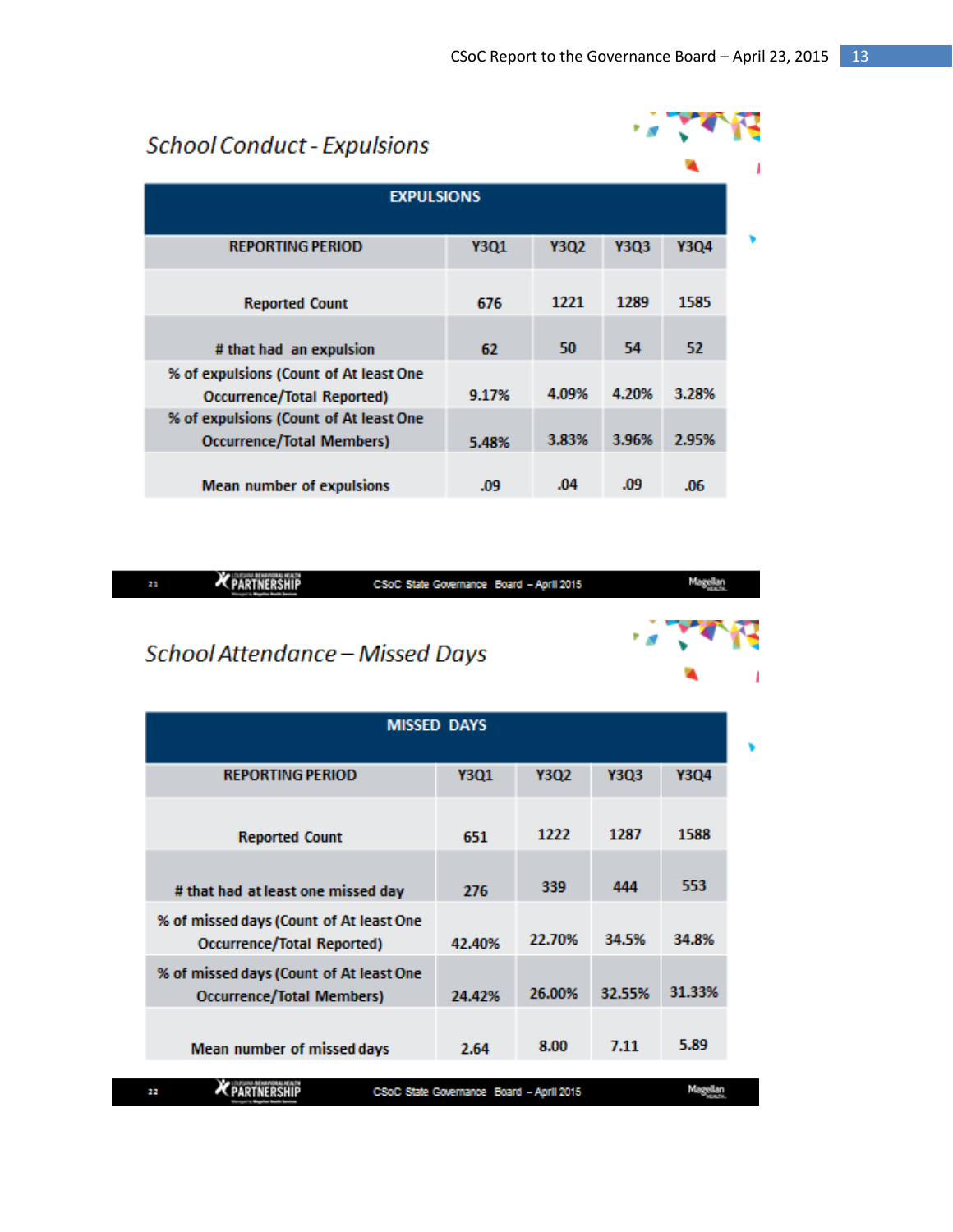